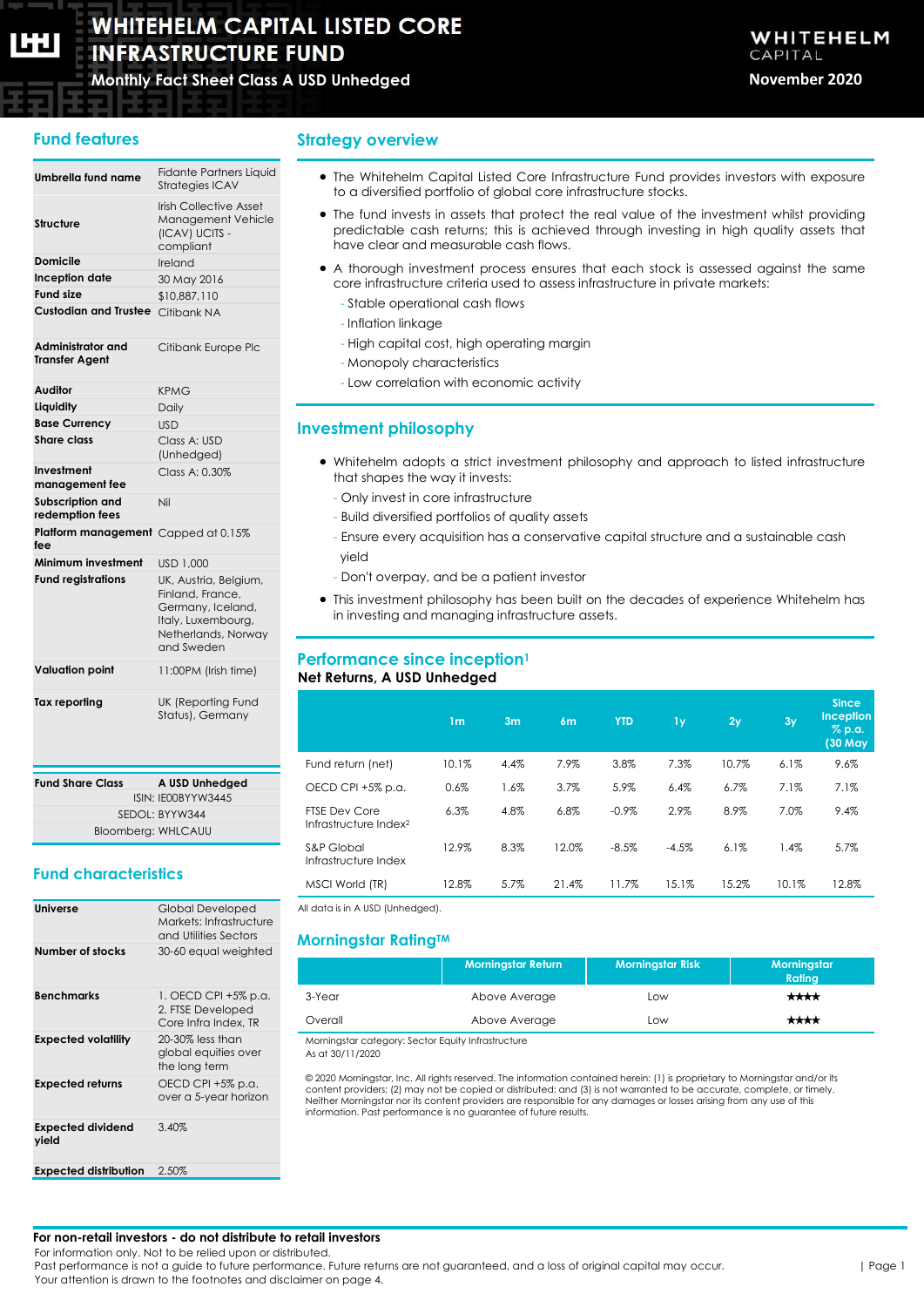**Monthly Fact Sheet**

# **Performance since inception continued<sup>1</sup>**

# **Net returns, USD Unhedged**



WH LCIF Class A USD And MSCI World Matteo OECD CPI + 5% FTSE Developed Core Infrastructure Index

### **Manager commentary**

The Whitehelm Listed Core Infrastructure Fund (Class A USD Unhedged) returned 10.1%, net of fees, in November. The Fund has returned 9.6% p.a. since its inception in 2016, compared to the benchmark OECD CPI +5% p.a. return of 7.1% over the same period.

After negative returns in September and October, global equities rallied in November, with the MSCI World Index gaining 12.8%. Investor sentiment improved following the resolution of the US election and promising late-stage COVID-19 vaccine trials from Pfizer, Moderna and AstraZeneca. The S&P 500 Index gained 10.9% over the month. In the risk on environment, US industrials (+15.6%) significantly outperformed US utilities (+0.3%). The Euro Stoxx 600 index advanced 13.7%, with all major European country indices recording large positive returns during the month: Germany (+15.0%), Italy (+23.1%), UK (+9.7%), France (+20.1%) and Spain (+25.3%).

The Fund's transportation stocks rallied on November's encouraging COVID 19 vaccine news. Italian toll road company ASTM gained 31.0% over the month, while European airport services stocks Groupe ADP (+26.2%), Zurich Airport (+24.6%), ENAV (+23.6%) and AENA (+18.2%) also recorded positive double-digit returns. On 24 November, Groupe ADP announced the cargo community at Paris Charles de Gaulle Airport, Europe's leading airport for air freight activities, was fully mobilized for the supply and distribution of future CVOID-19 vaccines, once these have been approved and are ready to be delivered.

Spanish gas utility Naturgy (+24.6%) also had a very strong month. On 13 November, the stock gained 7.8% after reaching an agreement to sell its 96% holding in Chilean electricity grids business, Compañía General de Electricidad to China's State Grid International Development for a total purchase price of €2.57 billion. Completion of the transaction is expected prior to the end of February 2021. Naturgy has also announced the divestment of its Egyptian interests and reiterated the refocus back on more stable regulatory regions and currencies, and on the energy transition related growth.

Other notable contributors in November included East Japan Railway (+18.9%), Italian multi utility A2A (+17.1%) and Italian telecommunication services company INWIT (+16.3%). On 26 November, A2A gained 4.2% after signing a Memorandum of Understanding with private equity firm Ardian outlining a potential partnership to collaborate on green hydrogen opportunities. INWIT advanced 4.0% on 6 November, after the company announced solid preliminary earnings for September 2020 and approved an update to its 2021-2023 business plan, outlining a proposal of €600 million in new investments for 2021-2023.

In other stock specific news, UK electric utility SSE's subsidiary, SSE Renewables, and its joint venture partner, Equinor, reached financial close on the first two phases of Dogger Bank Wind Farm. The £5.5 billion deal represents the largest offshore wind project financing to date globally. When fully complete in 2026, Dogger Bank Wind Farm will produce enough renewable electricity to supply 5% of the UK's demand.

UK multi utility National Grid (-5.9%), US electric utility Avangrid (-5.7%), UK water utility Pennon (-4.7%) and Australian electric Utility AusNet (-4.6%) were the Fund's main detractors in November. On 24 November, Pennon reported half year results in line with management expectations. However, the company's lack of news on the use of Viridor proceeds appeared to disappoint investors, as the stock's share price slid 4.0% over the day.

#### **Portfolio characteristics and construction Value**

| uiuc                 |                       |                         |  |
|----------------------|-----------------------|-------------------------|--|
|                      | <b>WHITEHELM LCIF</b> | FTSE INDEX <sup>2</sup> |  |
| Dividend yield       | 3.4%                  | 3.1%                    |  |
| EV/EBITDA            | 12.3                  | 14.8                    |  |
| FCF yield            | 3.6%                  | 1.9%                    |  |
| Price/book           | 1.7                   | 2.2                     |  |
| QUALITY              |                       |                         |  |
|                      | <b>WHITEHELM LCIF</b> | FTSE INDEX <sup>2</sup> |  |
| Debt/equity          | 141%                  | 166%                    |  |
| Payout Ratio         | 83%                   | 92%                     |  |
| RoA                  | 2.5%                  | 1.9%                    |  |
| RoIC                 | 5.2%                  | 5.0%                    |  |
| RISK                 |                       |                         |  |
|                      | <b>WHITEHELM LCIF</b> | FTSE INDEX <sup>2</sup> |  |
| Beta vs. MSCI        | 0.52                  | 0.61                    |  |
| Concentration -Top 5 | 14.5%                 | 24.6%                   |  |
| Trackina error       | 7.7%                  |                         |  |

## **Geographical Allocation vs FTSE Dev Core Infra Index**

Volatility 10.9% 12.1%



For information only. Not to be relied upon or distributed.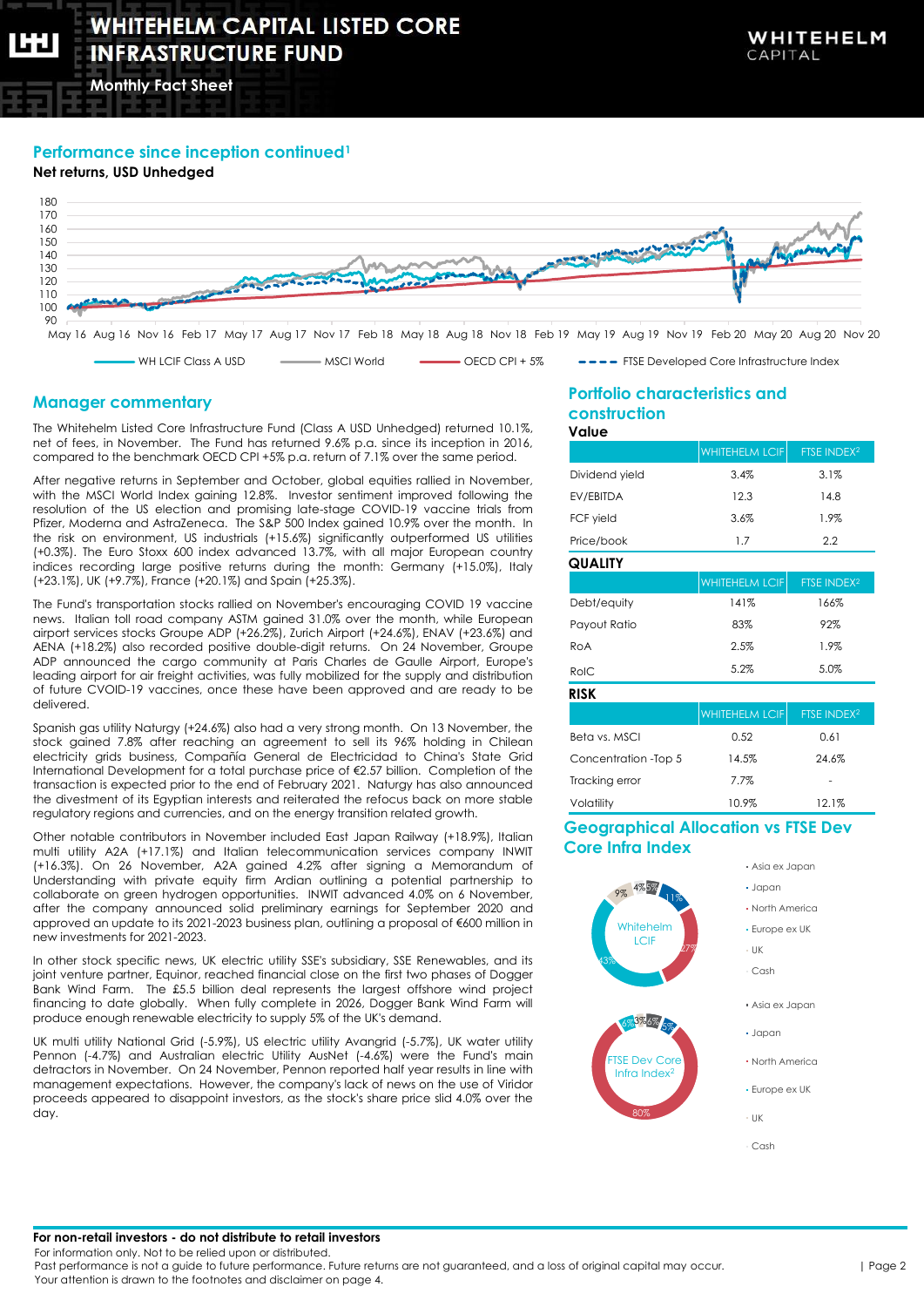**Monthly Fact Sheet**

# **Sector Allocation vs FTSE Dev Core Infra Index**



# **Top 10 portfolio holdings<sup>3</sup>**

|                | <b>HOLDINGS</b>                     | <b>WEIGHT</b> |
|----------------|-------------------------------------|---------------|
| $\mathbf{1}$   | <b>ASTM SPA</b>                     | 2.74%         |
| $\overline{2}$ | <b>HYDRO ONE LTD</b>                | 2.73%         |
| 3              | <b>INFRASTRUTTURE WIRELESS ITAL</b> | 2.69%         |
| 4              | A2A SPA                             | 2.64%         |
| 5              | RED ELECTRICA CORPORACION SA        | 2.60%         |
| 6              | ELIA GROUP SA/NV                    | 2.60%         |
| $\overline{7}$ | <b>ENAGAS SA</b>                    | 2.59%         |
| 8              | SNAM SPA                            | 2.58%         |
| 9              | <b>ITALGAS SPA</b>                  | 2.55%         |
| 10             | NETLINK NBN TRUST                   | 2.54%         |

Benchmark: FTSE Developed Core Infrastructure Index

### **About Whitehelm**

- Whitehelm Capital is one of the largest independent global infrastructure fund managers, with an outstanding track record spanning over 22 years, \$4 billion of funds under management and \$13.7 billion in funds under advice.
- The firm applies a strict investment philosophy with the same focus on core infrastructure applied to both public and private markets.
- The team has 40 investment professionals in total, with the investment committee and portfolio manager supported by 24 infrastructure equity and debt specialists located across London and Sydney.
- Infrastructure assets, by their nature, face greater ESG risks than other sectors, and Whitehelm seeks to minimise these risks where possible. As a signatory to the principles of the United Nations Principles for Responsible Investing (UNPRI), Whitehelm actively incorporates the following ESG factors into portfolio management:
- 1. UNPRI Signatory since 2017 Actively support and follow UNPRI obligations
- 2. Robust Internal Policies and Guidelines Comprehensive ESG policy & code
- 3. Investment Process Integration including market leading third party research
- 4. Carbon Intensity Emissions assessed as part of the analysis
- 5. Proxy Voting All proxies actively voted with ESG overlay

Investment Committee: Graham Matthews - Chief Executive, Justin Webb – Head of Investment Solutions and Saji Anantakrishnan - Head of Australia and Asia.



#### **For non-retail investors - do not distribute to retail investors**

For information only. Not to be relied upon or distributed.

Past performance is not a guide to future performance. Future returns are not guaranteed, and a loss of original capital may occur. Your attention is drawn to the footnotes and disclaimer on page 4.